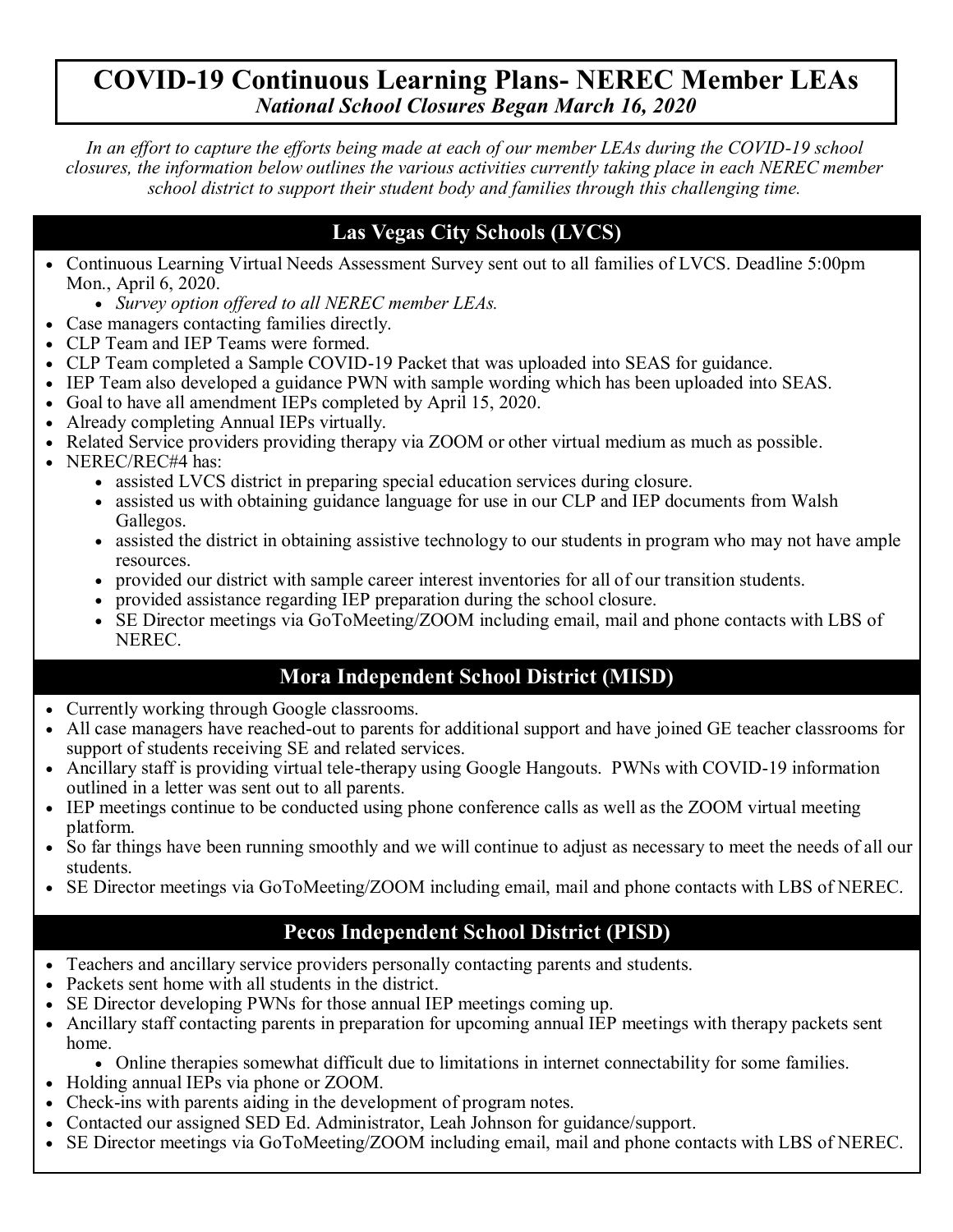# **COVID-19 Continuous Learning Plans- NEREC Member LEAs**

In an effort to capture the efforts being made at each of our member LEAs during the COVID-19 school closures, the information below outlines the various activities currently taking place in each NEREC member school district to support their student body and families through this challenging time.

#### **Santa Fe Indian School (SFIS)**

- SE Director contacting parents the first day of closure.
- Packets sent home for students.
- Related Service providers providing tele-therapy via virtual medium as much as possible.
- IEP meetings being scheduled and conducted virtually as needed and as much as possible via virtual medium.
- Ongoing contacts with students.
- Each SE and GE caseload teacher and ancillary providers contact each family personally and are working well together.
- SLP providing Tele-therapy.
- OT sending/emailing packets and instructions home to address/support IEP goals.
- Conducting IEP meetings virtually or by phone.
- Biggest concern/issue is *equity* and being able to reach every family.
	- Technology access issues and connectivity gaps are the biggest part of the challenge during this time.
- SE Director meetings via GoToMeeting/ZOOM including email, mail and phone contacts with LBS of NEREC.

#### **Santa Rosa Consolidated Schools (SRCS)**

- Each SE and GE caseload teacher and ancillary provider contacting each family personally.
- Annual, Re-evaluation and Initial IEPs still taking place as scheduled/needed through ZOOM or Teleconference.
- SE Case manager completing SRCS SE Student & Family Wellness Check-In form for students on their caseload. Gathering information on People, Resources, Distance Learning and Special Ed. Services.
- Case managers in discussion with parents regarding whether they want to set-up an IEP meeting or if they agree to amend the IEP without a meeting to determine the distance service plan due to the mandated school closure.
- For those requesting IEP meetings, those are set-up through ZOOM and/or teleconference
- For those requesting addendums without a meeting, PWNs have been created with description of changes to service schedule. Those & procedural safeguards are emailed or mailed home to parents.
- SE Laptops and iPads have been checked-out to students who are in need of a device for distance learning and therapy.
- Students in need of internet connection at home can call SRCS district office and sign-up for Local Telecommunication Co., Plateau, to set-up free until the end of May under SRCS account.
- Instructional packets sent home/picked-up.
- OT sending/emailing packets and instructions home to address/support IEP goals.
- LEA providing tele-therapy via ZOOM or other virtual medium as much as possible. SLPs, PSY, SW and OT providing Tele-therapy, as agreed upon by parents.
- SE teachers participating in ZOOM classes with GE teachers and/or on their own to provide instructional support.
- Staff participated in 5 ZOOM SE Topics PD Sessions provided by Jacque Archuleta Staehlin.
- Director participated in Director's Session provided by Jacque as well.
- Director participated in COVID-19 Legal Sessions provided by Walsh & Gallegos Staff Audio purchased for Staff to listen as well.
- SE Director & staff participated in REC4 Roundtable ZOOM session provided by Lorie Gerkey on COVID-19 & School Closure and its effects on SE.
- SE Director meetings with LBS of NEREC.